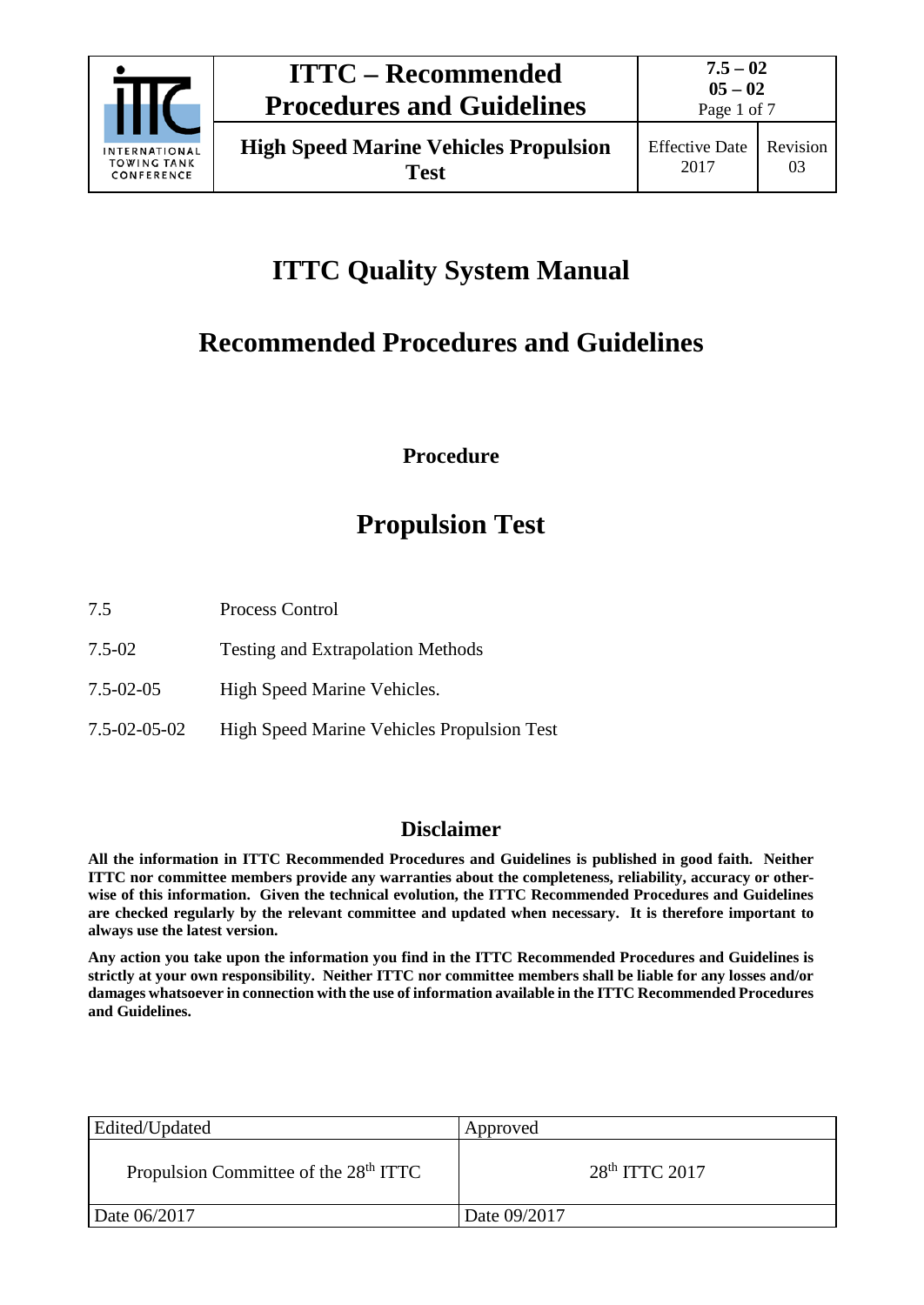

**High Speed Marine Vehicles Propulsion Test**

# **Table of Contents**

| 1. PURPOSE OF PROCEDURE 3                                              |  |
|------------------------------------------------------------------------|--|
| 2. TEST TECHNIQUES AND                                                 |  |
|                                                                        |  |
|                                                                        |  |
|                                                                        |  |
|                                                                        |  |
| 2.2.2 Change of Running Attitude<br><b>Between Resistance and Self</b> |  |
|                                                                        |  |

| 2.2.4 Scaling of Propeller Efficiency  5 |  |
|------------------------------------------|--|
| 2.2.5 Cavitation, Ventilation and        |  |
|                                          |  |
|                                          |  |
| 3.1 Parameters to be taken into account7 |  |
|                                          |  |
|                                          |  |
|                                          |  |
|                                          |  |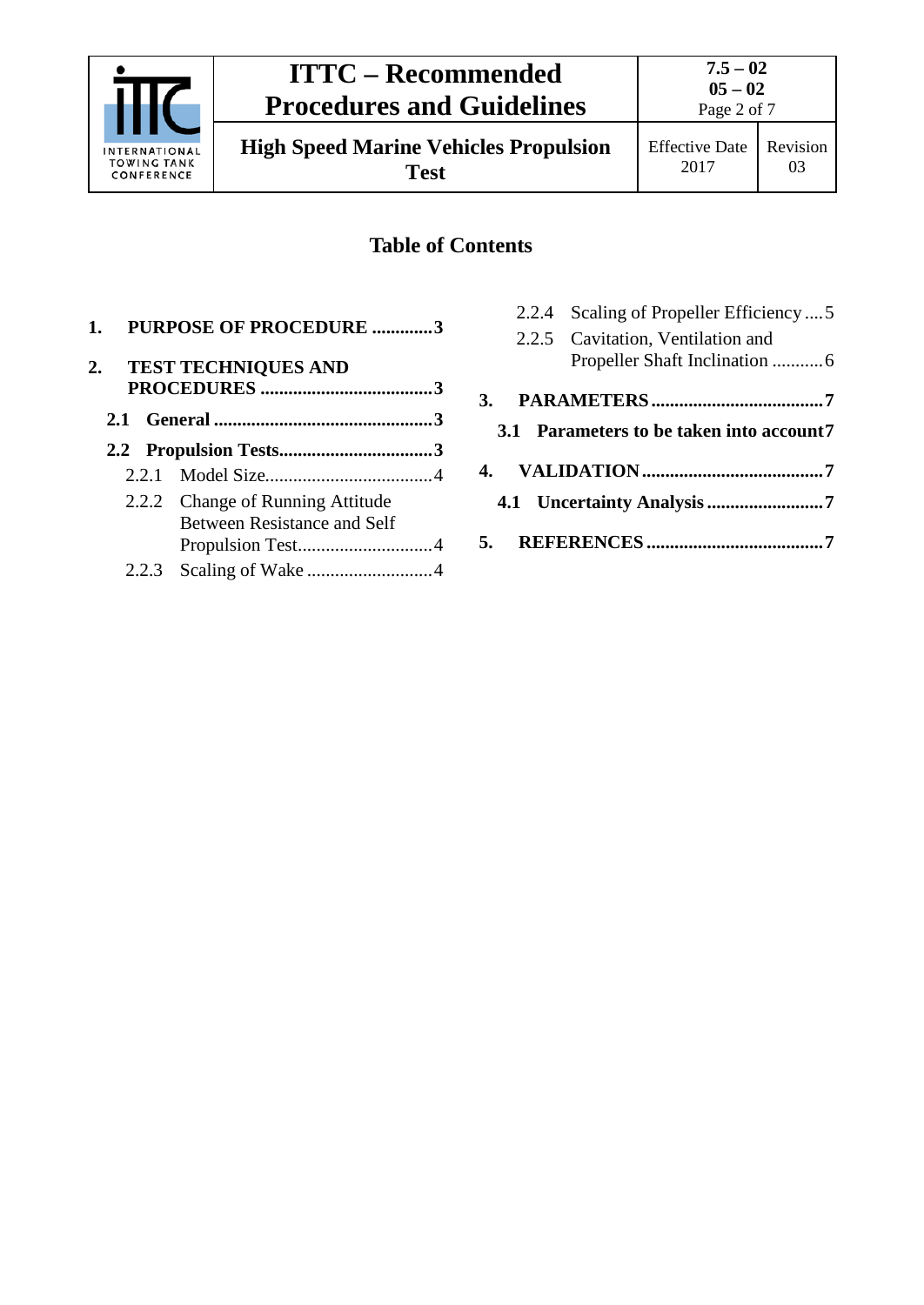

# **ITTC – Recommended Procedures and Guidelines**

**High Speed Marine Vehicles Propulsion Test**

# **High Speed Marine Vehicles: Propulsion Test**

### <span id="page-2-0"></span>**1. PURPOSE OF PROCEDURE**

The main purpose of performing tests on High Speed Marine Vehicles (HSMVs) is to estimate the power required to propel the vehicle over a range of speeds.

High Speed Marine Vehicles are defined to be vessels with a design speed corresponding to a Froude number above 0.45, and/or a speed above  $3.7\nabla^{1/6}$  (m/s) and/or where high trim angles are expected or for dynamically supported vessels

In the context of these procedures, the term "High Speed Marine Vehicles" is used to cover the following types of vessels:

Mono-Hull

- planing vessels
- semi-displacement craft

### Multi-Hull

- small waterplane area twin hulls (SWATH)
- catamarans
- trimarans

# Hydrofoil Air Cushion Supported Vehicles

- air cushion vehicles (ACV)
- surface effects ships (SES)

It should be noted that this procedure does not cover waterjet propelled ships.

### <span id="page-2-1"></span>**2. TEST TECHNIQUES AND PROCE-DURES**

# <span id="page-2-2"></span>**2.1 General**

The ITTC recommended procedures peculiar to high-speed craft are given as separate procedures for each test type. The procedures are:

- Resistance (Procedure 7.5-02-05-01)
- Waterjet (Procedure 7.5-02-05-03)
- Seakeeping (Procedure 7.5-02-05-04)
- Manoeuvring (Procedure 7.5-02-05-05)
- Structural Loads (Procedure 7.5-02-05-06)
- Dynamic Instability (Procedure 7.5-05-02- 07)

Issues of importance for different types of high speed craft are covered in separate sections in each procedure when needed.

# <span id="page-2-3"></span>**2.2 Propulsion Tests**

Important issues relevant to propulsion experiments should be considered. The most important are:

- model size;
- the change of running attitude between resistance and propulsion test;
- scaling of wake;
- scaling of propeller efficiency  $\eta_0$ ;
- cavitation and ventilation:

Recommended codes of practice are outlined after each issue when possible.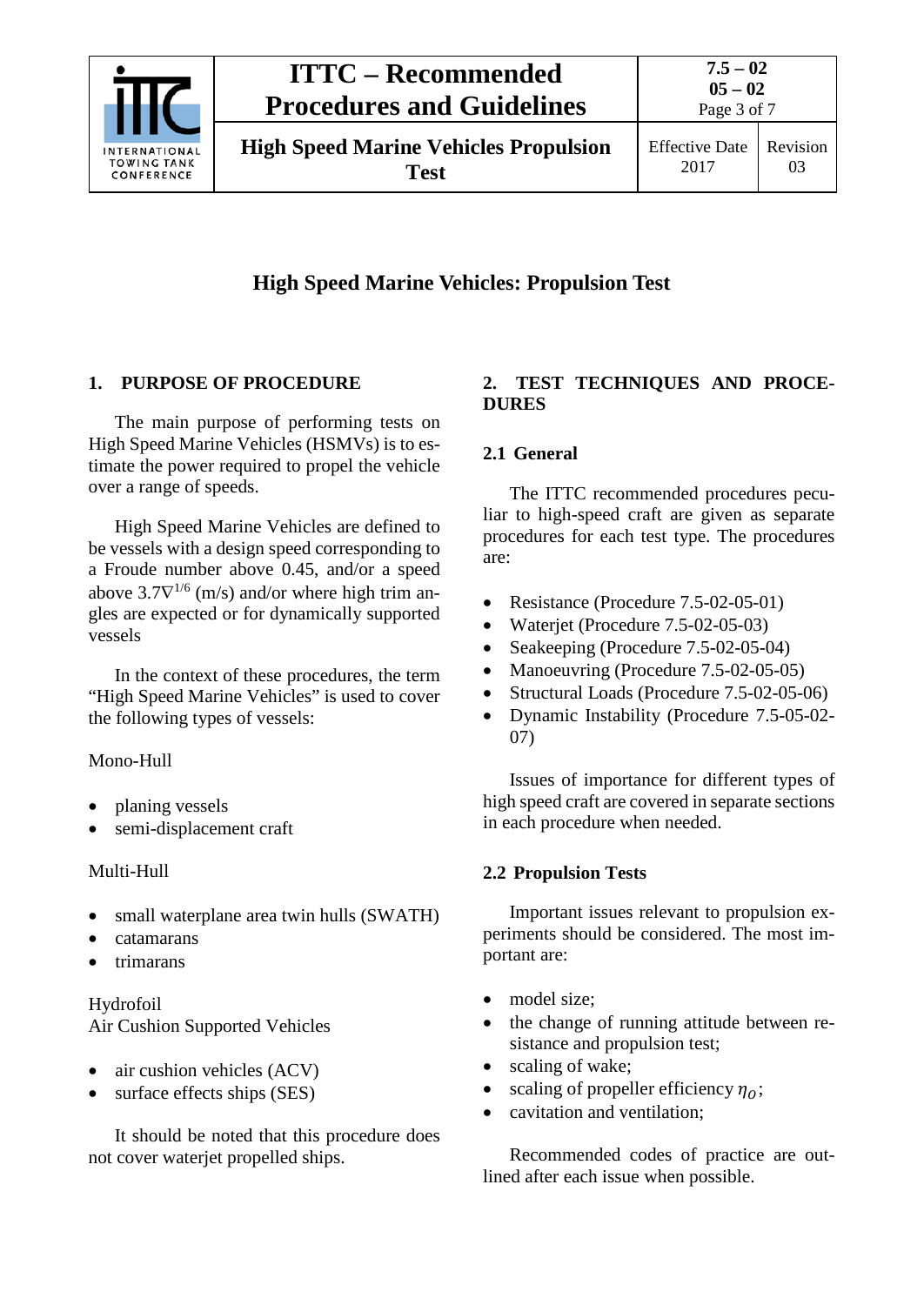| <b>INTERNATIONAL</b><br><b>TOWING TANK</b><br>CONFERENCE | <b>ITTC – Recommended</b><br><b>Procedures and Guidelines</b> | $7.5 - 02$<br>$05 - 02$<br>Page 4 of 7 |                |
|----------------------------------------------------------|---------------------------------------------------------------|----------------------------------------|----------------|
|                                                          | <b>High Speed Marine Vehicles Propulsion</b><br>Test          | <b>Effective Date</b><br>2017          | Revision<br>03 |

### <span id="page-3-0"></span>2.2.1 Model Size

For propulsion tests the model should be as large as possible. The upper limits of the model size are given by the highest carriage speed and by tank depth and width. Care should be taken when tests at high length Froude numbers are conducted at depth Froude numbers greater than 0.7 as shallow water effects will exist, particularly with low water depth to draft ratios (if h/T is less than approximately 16 then shallow water effect becomes significant) (Lewis 1998).

The lower limit of model size depends on the weight of the propulsor device, the driving axis, gears, motor and the measurement devices. To avoid increase in model size the weights of the propulsion units and measuring equipment should be minimised.

For craft having screw propellers, the model size depends mainly on the scale ratio of the full scale propeller to the available stock propeller diameter. The sum of stock propeller diameter and pitch  $(P + D)$  should also be considered. The scale ratio should maximise the section Reynolds number at 0.7*R* of the blades. To avoid scale effects a minimum model propeller diameter of 150 mm is recommended.

### <span id="page-3-1"></span>2.2.2 Change of Running Attitude Between Resistance and Self Propulsion Test

The large variety of propulsion devices in use for HSMVs and their different arrangements have considerable influence on the running trim and sinkage. Thus they influence the craft's performance, such as powering, manoeuvring and high speed dynamic stability.

Experimental results coming from propulsion tests, as well as predictions, are subject to various influences like propulsor/hull interaction, cavitation, ventilation, and scale effects due to inequality of Reynolds numbers for model and full scale.

In designing and testing HSMVs and in predicting their power performance, the induced effects of appendages and their influence on the equilibrium running condition must be taken into account to obtain reliable predictions of full-scale trim and powering data. Although upstream appendages (shafts, brackets, struts) have a relatively small effect on the hull, their wake fields affect the propulsor performance directly.

It is important to evaluate correctly the drag of the appended hull. That can be done experimentally by making large models with appendages and propulsors having significant dimensions (higher Reynolds numbers). If the facility permits to perform tests at high speed on a large model, the experiments to determine the appendage drag can be carried out with appended model first and then repeated without appendages, with the model locked at the same running attitude.

If that is not possible, as already discussed in Procedure 7.5-02-05-01, the appendage drag can be determined analytically with a method such as that proposed by Hadler (1966).

### <span id="page-3-2"></span>2.2.3 Scaling of Wake

Past experience and some full-scale data indicate that for exposed, raked shafts the model wake is essentially the same as the full-scale wake.

The propellers of a semi-displacement craft, for instance, operate largely or completely outside the hull boundary layer; scale effects can therefore be ignored for most inclined shaft propeller arrangements.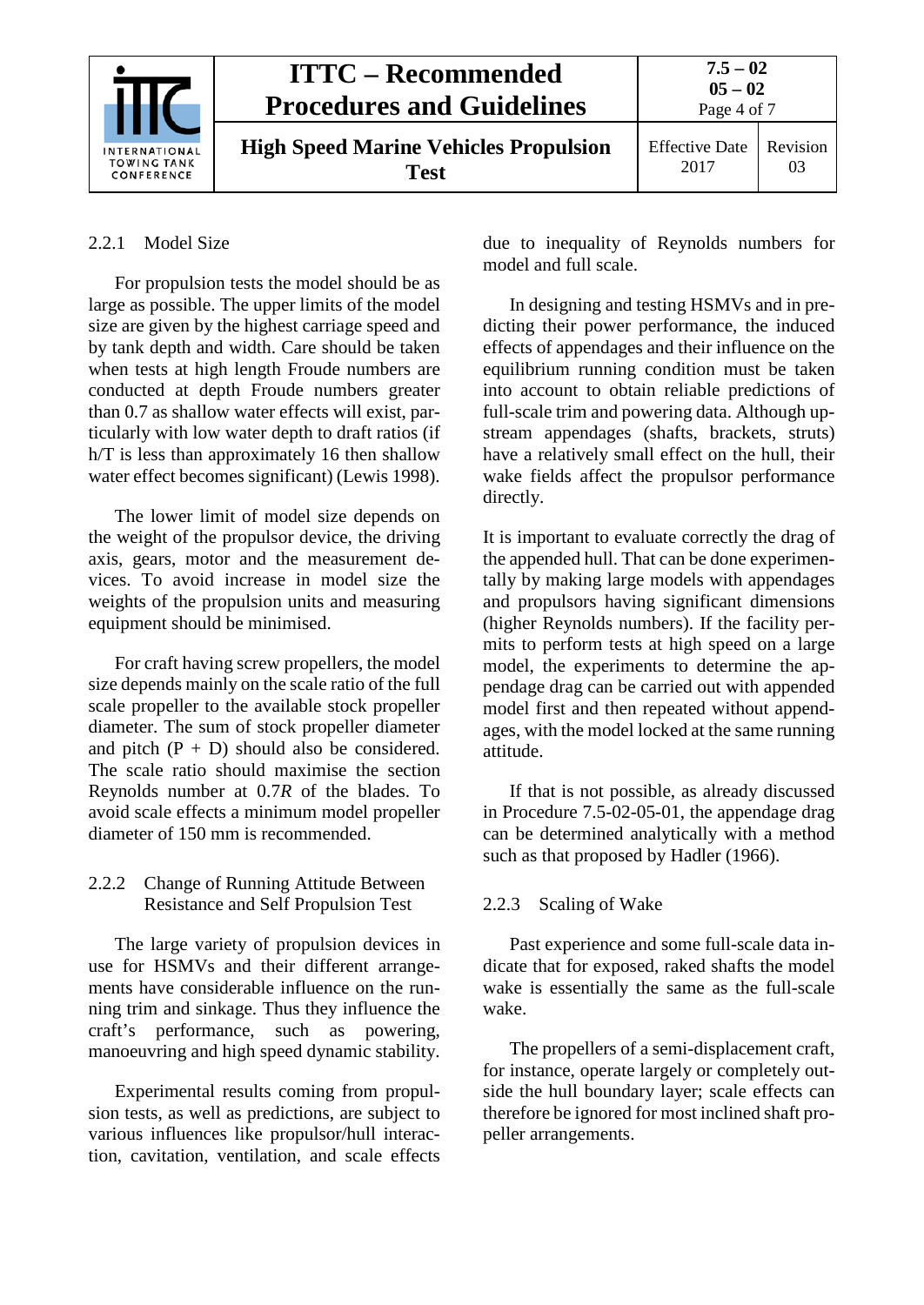

Although the conventionally obtained wake fraction obtained using open water characteristics for a non-inclined shaft is easier to determine, for more accurate full-scale prediction of propulsion factors the analyses should be based on the effective wake fraction for the appropriate inclined shaft.

The main problem seems to be which values of wake fraction should be taken into account when making full-scale predictions or designing the propellers. The wake fractions are influenced by trim, free-surface effects, appendages, hub shape etc. Oblique inflow to the propeller can have noticeable effect if axial flow propeller data are used. Hence effective wake fractions analysed by traditional procedures like ITTC Method 78/88 cannot be regarded as a true measure of the inflow retardation due to the influence of the ship's hull. The traditional wake is largely a propeller rather than a hull characteristic.

Since the inclined shaft propeller characteristics in the behind condition are different from those of the axial shaft case, the analyses based on oblique open water characteristics can provide more reliable predictions.

It is considered that more full-scale data is required for the different HSMV types with different propulsor devices before a code of practice can be proposed.

# <span id="page-4-0"></span>2.2.4 Scaling of Propeller Efficiency

One of the main issues in propulsion experiments is the scaling of propeller efficiency. The power and rotation rate prediction on the basis of model tests requires an accurate assessment of scale and roughness effects on propeller characteristics.

The ITTC 78 method incorporates a correction rule based on scale effects on the drag of the blade section only. The rule, for propeller scale effect, ignores the difference in extent of the laminar flow over the propeller blades between model and full size. The result is that the method predicts greater scale effect on  $K_T$  and  $\eta_0$  coefficients and minor scale effect on  $K_Q$ , although the  $K_Q$  correction is usually the largest, in a relative sense.

There are two approaches to overcome this:

- to control the flow over the propeller blades;
- to develop a more accurate scaling procedure that accounts in a better way for the mixed type of flow.

Both approaches require that the scaling rule takes into account the effect of Reynolds number on the lift. The influence of Reynolds number on the lift has been discussed in previous ITTC proceedings but it is far from solved.

The method of controlling the flow over the propeller blades should be treated with extreme care.

A method proposed by the HSMV Committee of 19<sup>th</sup> ITTC as "Alternative Analysis and Prediction Procedure" is especially useful if wake, thrust deduction and efficiency elements are influenced by oblique inflow. This method analyses the product

$$
\eta_H \eta_R = \eta_D / \eta_O = const.
$$

as a function of the propeller loading. The product can be considered unaffected by scale effects. The propeller efficiency of the model propulsion test may be replaced by that of a large scale geosim propeller with small scale effect corrections applied. (Although this method has not been widely accepted, since for many cases this expression will not be constant, it should therefore be validated by the use of model test and full scale trials.)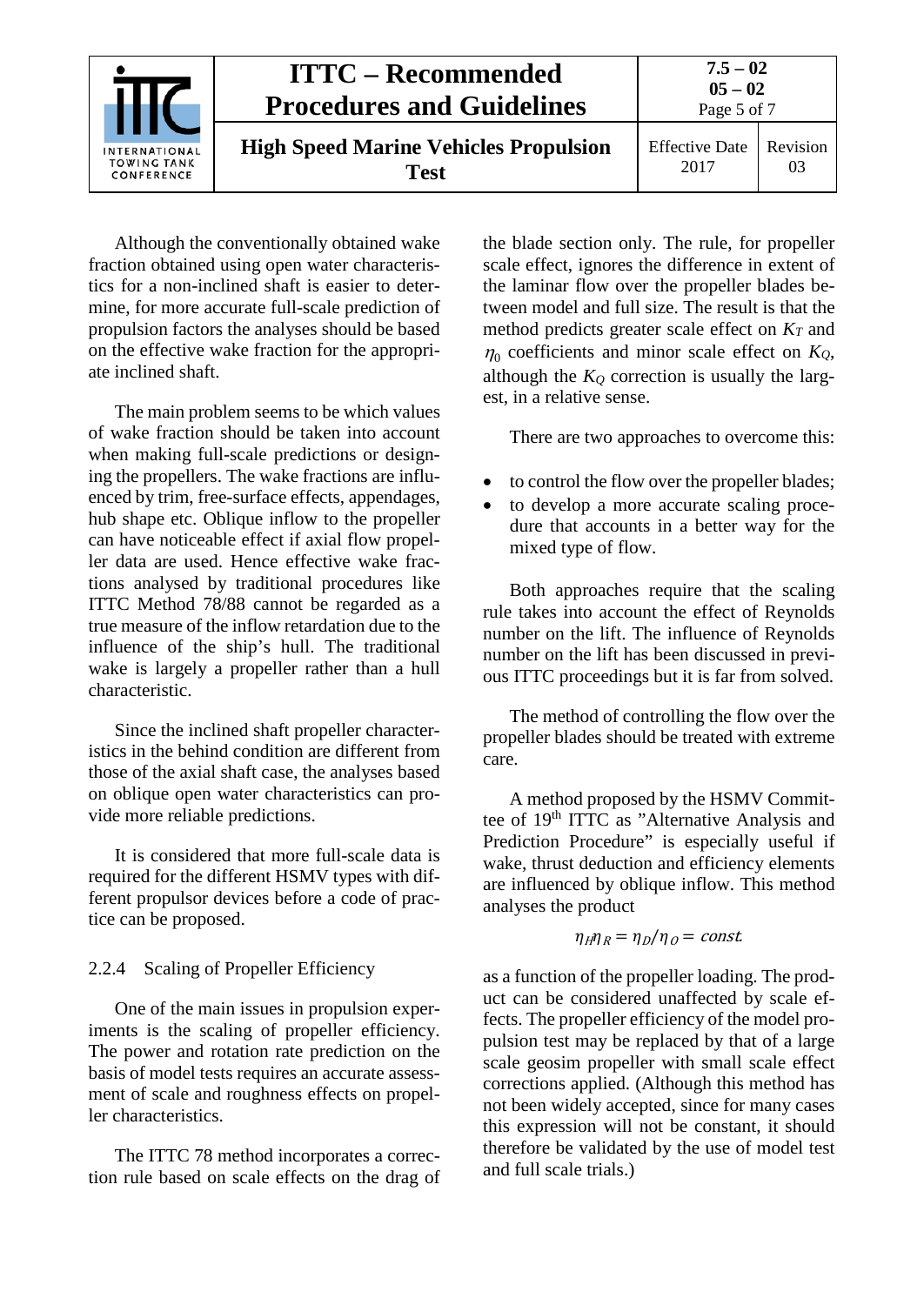

The method works well for non cavitating and partially cavitating propellers. For fully cavitating propellers additional corrections should be applied.

#### <span id="page-5-0"></span>2.2.5 Cavitation, Ventilation and Propeller Shaft Inclination

Cavitation and ventilation effects on propeller driven HSMVs have a large influence on their dynamic behaviour and on their resulting performance. For that reason alternative and unconventional means of propulsion are used in such types of craft. The majority of high-speed craft in operation utilise alternatives such as waterjet propulsion systems, surface piercing propellers, and super-cavitating propellers.

Cavitation and ventilation effects on powering performance predictions can be divided into:

- influence on propulsor characteristics; and
- influence on thrust demand and running condition.

To account for these phenomena tests should be carried out in a vacuum facility. Because it is very difficult to perform such tests at high speed, the prediction on HSMVs is usually made in two steps: by resistance tests in a towing tank and by supplementary tests in a cavitation tunnel or in a depressurised towing tank.

Cavitation and ventilation influence the performance of the propulsor. The best method to account for this influence is to carry out cavitation tests with a model fitted with all the appendages in a large cavitation tunnel or a depressurised towing tank. The test procedure and treatment of data have been presented extensively in the proceedings of preceding ITTC Conferences. For those organizations that do not have at their disposal large cavitation facilities, different approaches were proposed in the Report of the HSMV Committee of 19<sup>th</sup> ITTC.

Furthermore, cavitation and ventilation influence the forces and moments induced on the hull by the propulsors, especially for ships with inclined shaft arrangements. Therefore the resulting trim is different compared with that measured during tests without these phenomena. It means that results from model self-propulsion tests in a towing tank at atmospheric pressure are in most cases not representative for full scale HSMVs. In that case the effects of cavitation have to be accounted for separately.

In this respect in propeller driven craft, the most severe effects are induced by the shaft inclination. In these craft inclined shafts are commonly used to place the propellers well below the hull to avoid or reduce the risk of air suction or ventilation at all trim angles.

The oblique flow on the propeller causes a cyclic variation of the angle of attack on the propeller blade sections. As a result, thrust and torque fluctuations become larger and cavitation phenomena are intensified. In making full scale evaluations starting from model results, an analysis procedure that uses open water propeller characteristics measured in oblique flow conditions should be adopted.

It is well known that the disadvantages of using traditional axial flow open water tests are due to the influence of interaction effects and to the difficulties in determining the normal force and its change due to cavitation affecting thrust and efficiency.

For hydrofoil ships, in most cases, the propulsor-hull interaction effects can be neglected. Thus, ordinary propulsion tests are usually not required. On the other hand, there might be important propulsor-foil interaction effects, where